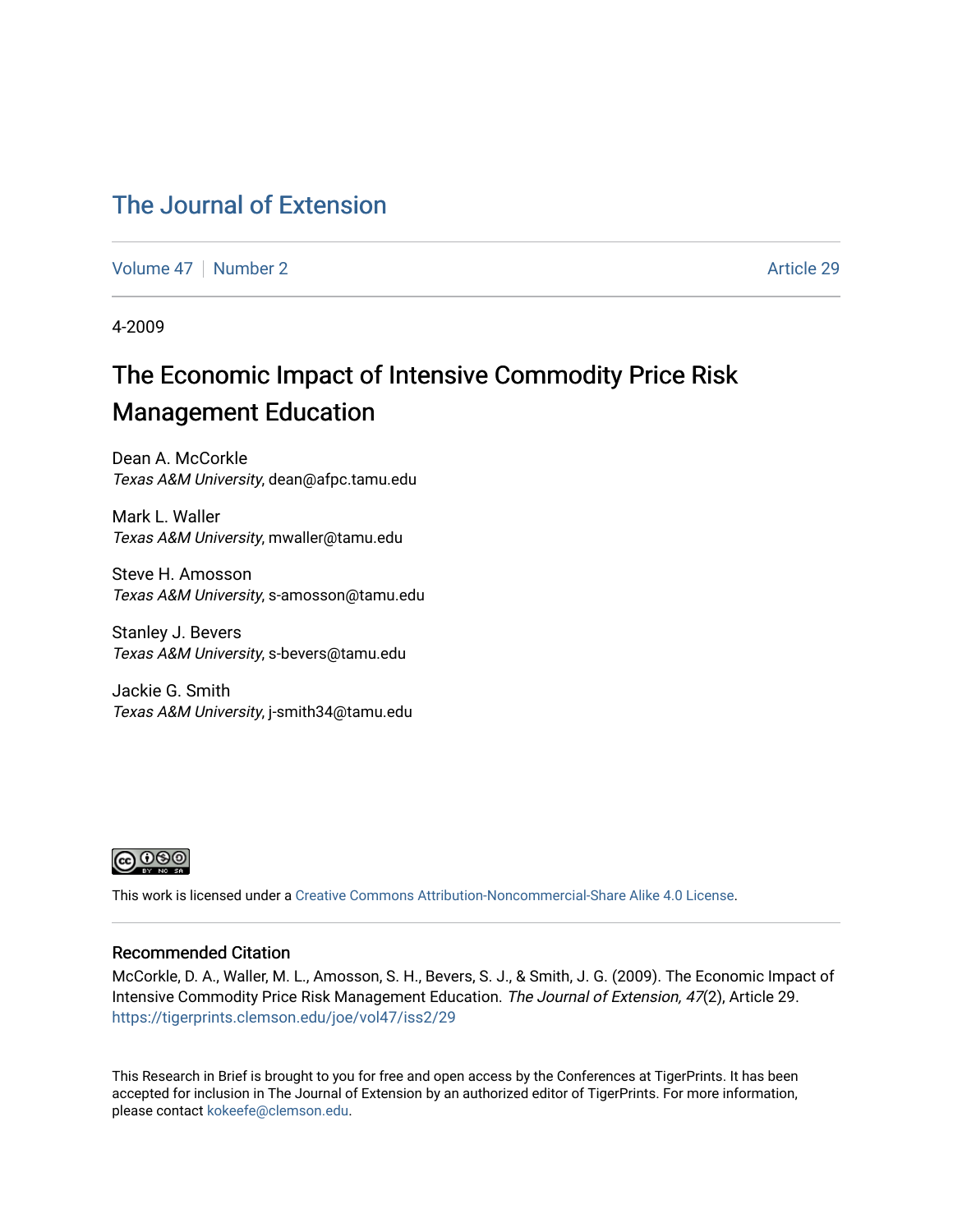

# **April 2009 Volume 47 Number 2 Article Number 2RIB7**

[Return to Current Issue](http://www.joe.org:80/joe/2009april/)

# **The Economic Impact of Intensive Commodity Price Risk Management Education**

#### **Dean A. McCorkle**

Extension Program Specialist College Station, Texas [dean@afpc.tamu.edu](mailto:dean@afpc.tamu.edu)

#### **Mark L Waller**

Associate Department Head and Extension Program Leader College Station, Texas [mwaller@tamu.edu](mailto:mwaller@tamu.edu)

#### **Stephen H. Amosson**

Regents Fellow, Professor and Extension Economist Amarillo, Texas [s-amosson@tamu.edu](mailto:s-amosson@tamu.edu)

#### **Stanley J. Bevers**

Professor and Extension Economist Vernon, Texas [s-bevers@tamu.edu](mailto:s-bevers@tamu.edu)

#### **Jackie G. Smith**

Professor and Extension Economist Lubbock, Texas [j-smith34@tamu.edu](mailto:j-smith34@tamu.edu)

Texas AgriLife Extension Department of Agricultural Economics The Texas A&M University System

**Abstract:** Research shows that risk management, and in particular price risk management, has been a major concern for agricultural producers, and as such, has been the target area of a substantial amount of Extension education programming. Analysis of survey results indicate that the Master Marketer program, a 64-hour intensive training program that develops master volunteers who extend the education through marketing clubs, is a valuable Extension program helping producers to better-manage price and production risks. On average, graduates of the program have increased their net income by more than \$33,000 annually.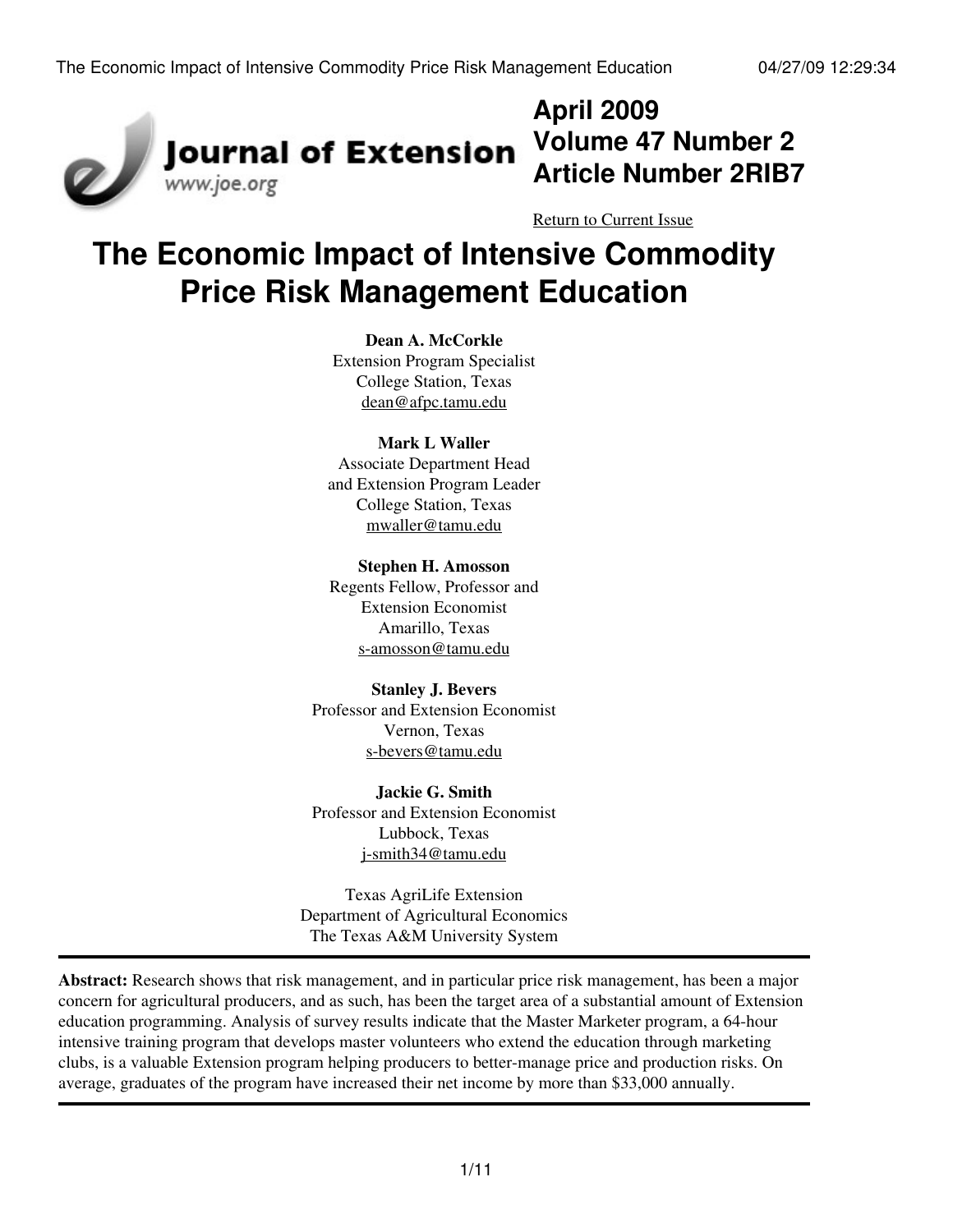# **Introduction**

A broader view of risk as it relates to management decisions has been embraced due to a multitude of factors, including the introduction of agricultural commodity options in the mid-1980s. In addition, advancements in computer technology have greatly simplified the task of analyzing data and demonstrating in educational programs the concept of risk and strategies to manage risk. Likewise, producer interest in learning more about price risk management strategies has grown.

A survey of crop producers by the Purdue University Cooperative Extension Service found that the most important source of risk facing producers was crop price variability (Patrick & Alexander, 2004). Marketing and price risk management is an area that Extension in many states has placed more emphasis on in the past two decades. In fact, a study by Chizari and Taylor identified innovative marketing strategies, among several other subject matter areas, as one of the reasons for adult educational programs in agriculture (1991).

Considering the ever-changing environment both producers and Extension educators operate in, Trede and Whitaker stated that rapid changes in agricultural technology and in planning and delivery of programs, and the changing structure of the farming industry clearly indicate that agricultural educators will need to reassess their role and responsibility in the planning and delivery of beginning farmer education (2000). Re-evaluating marketing and price risk management educational needs and delivery strategies is precisely what Texas Cooperative Extension (TCE) was doing when the uniquely designed Master Marketer program was created.

# **Risk Management Extension Education**

The proliferation of risk management educational programs conducted by Extension in the past decade was met by the challenge of discovering effective methods of teaching risk management. Common methods of program delivery were through 1-day and half-day workshops, multi-day workshops and short courses, Internet-based programs, marketing clubs, and short publications. A study by Anderson and Mapp (1996) involved interviewing twelve Extension economists who had developed and delivered educational programs on making decisions in a risky environment. The results of the qualitative study reinforced the notion that producers want to learn about specific strategies they can implement that will result in increased profitability. Producers, in general, are not interested in knowing how numbers were calculated or the underlying theory supporting a particular concept or strategy.

Historically, U.S. farm policy has provided some level of financial risk protection through its price support programs. However, that changed with the enactment of the 1996 Farm Bill (The Federal Agricultural Improvement and Reform Act), which brought about the greatest change in farm policy since the 1930's (Knutson, Flinchbaugh, & Smith, 1998). With the new policy provisions in the Farm Bill, a producer's ability to manage financial risk became increasingly important.

# **The Master Marketer Program**

In January 1996, the Agricultural Economics Extension Unit of Texas Cooperative Extension launched the Master Marketer program, which is believed to be the most intensive commodity marketing and risk management educational program for agricultural producers ever offered by Extension in the U.S. The program combines three successful educational concepts-master programs, master volunteers, and marketing clubs-into a unique marketing and risk management program. The Master Marketer program consists of 64 hours of intense training spread over four separate 2-day sessions over a 6-week time period. After completion of the program, many graduates start and lead a marketing club in their home area.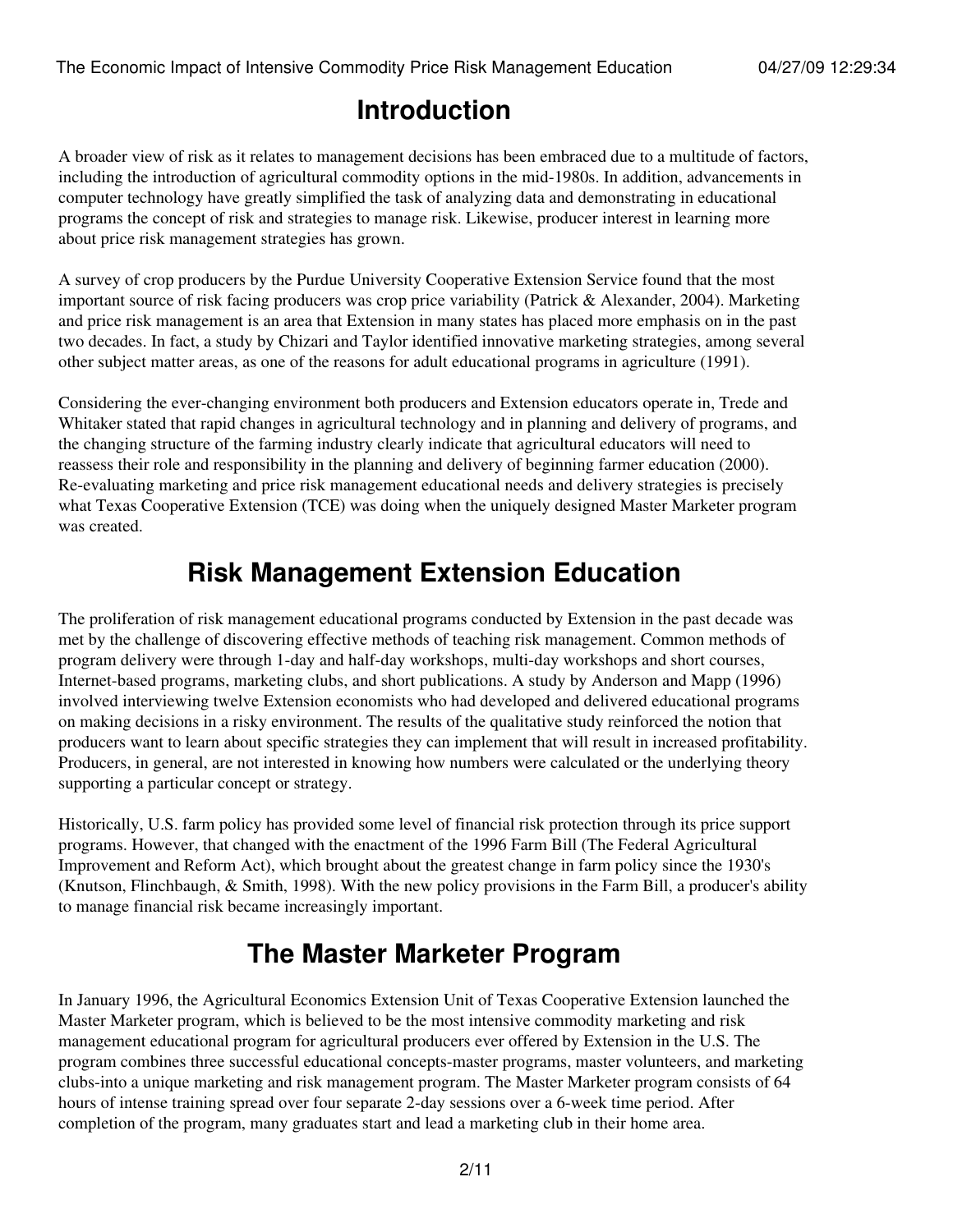The primary focus of the program is on teaching price risk management strategies, how to develop a marketing plan, and how to analyze current and future market conditions. Some other topics include managing production risk through crop insurance, weather risk, varietal seed selection, and enterprise diversification.

The Master Marketer program is taught at the intermediate-to-advanced level, and pre-program "leveling workshops" are held for those participants who are in need of a refresher or introductory-level course on commodity marketing and risk management to ensure that they are ready for the program. Producers having an expressed interest in marketing and leadership abilities are desired due to the expectation that graduates will serve as volunteers in starting a marketing club in their home area. The end results are an expansion in the number of volunteer educators and valuable educational opportunities for producers within a cost effective framework that circumvents personnel and resource constraints currently hindering marketing and production risk management educational efforts (Waller, Amosson, Smith, Bevers, & McCorkle, 2004).

# **Methods**

A Master Marketer evaluation survey was developed and has been administered 2 1/2 years after the completion of each program. This amount of time allowed graduates two crop years to implement any new risk management techniques learned in the program.

The survey, which focused on knowledge, adoption of practices, and economic impact, contained six sections and followed the post-then-pre design as described by Rockwell and Kohn (1989). The purpose of Section 1 was to gather general information about graduates' marketing practices using close-ended, two-option response format (yes/no) for two time periods-before attending the program and after attending the program. Section 2 dealt with the types of market analysis a producer might use to develop his or her personal market outlook. Section 3 was designed to gather information about graduates' ability to correctly use specific risk management strategies. The purpose of Section 4 was to gather information about graduates' efforts and experiences with starting and leading a marketing club.

Section 5 asked graduates for the estimated price impact as a result of their participation in the Master Marketer program. The price impact questions asked for the difference in the price received using the tools learned in the Master Marketer program versus the price they likely would have received had they marketed their commodities using the methods they employed before attending the Master Marketer program. A list of price impact ranges for corn, wheat, grain sorghum, cotton, soybeans, cattle, sunflowers, and hogs were provided for graduates to choose from. This was a close-ended question with ordered response structure (nine price impact categories). For each commodity, the choices of price impacts included "no change," four ranges of price decreases, and four ranges of price increases. The price ranges were intended to represent the realistic range of possible impacts that could have been experienced by graduates.

The purpose of Section 6, the last section of the questionnaire, was to collect production-related information on crop and livestock enterprises, the typical amount of gross sales, demographic information. Space was made available for graduates to provide any open-ended comments they desired.

# **Results**

Table 1 provides a description by program location of the 681 Master Marketer graduates. Of the 431 (63%) Master Marketer graduates who provided a valid response to the questionnaire, 283 (66%) of them indicated having dryland crop production, and most respondents produce more than one crop on their farm (Table 2). Excluding pasture acres, the mean total dryland crop acreage was 1,900. There were 204 respondents (47 %)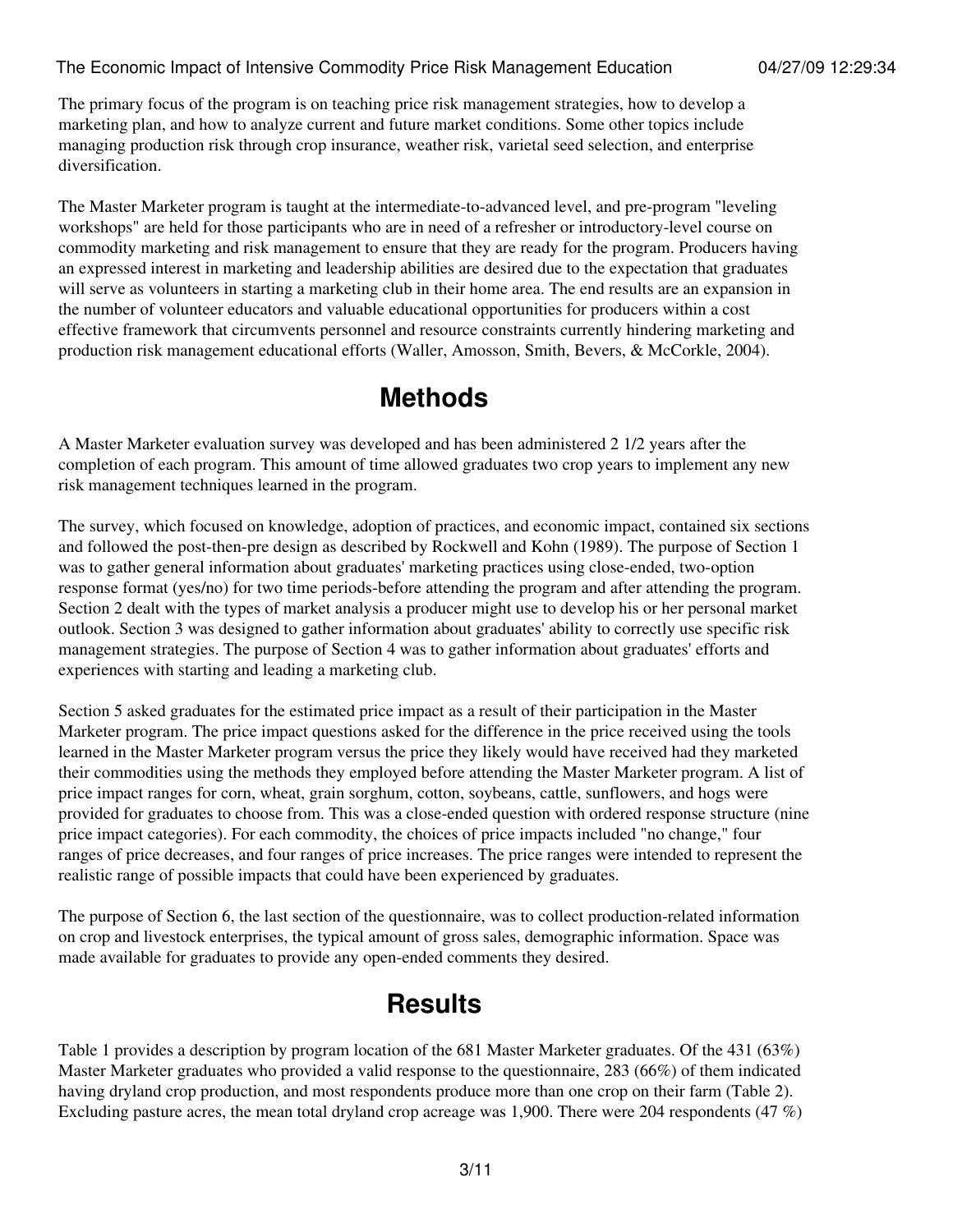who reported having irrigated crop production (Table 3), with the mean and median being 1,378 acres and 842 acres respectively.

#### **Table 1.**

Profile of Master marketer Graduates and Respondents by Program Location (n=768, n=431)

| Program<br><b>Location/Year</b> | <b>Number of</b><br><b>Graduates</b> | <b>Percent of All</b><br><b>Graduates</b> | <b>Number of</b><br><b>Respondents</b> | <b>Response</b><br>Rate |
|---------------------------------|--------------------------------------|-------------------------------------------|----------------------------------------|-------------------------|
| Amarillo 1996                   | 60                                   | 8.8                                       | 38                                     | 63.3%                   |
| Lubbock 1997                    | 64                                   | 9.4                                       | 42                                     | 65.6%                   |
| Wharton 1997                    | 47                                   | 6.9                                       | 33                                     | 70.2%                   |
| <b>Waco 1998</b>                | 47                                   | 6.0                                       | 37                                     | 90.2%                   |
| Vernon 1998                     | 41                                   | 6.9                                       | 31                                     | 65.9%                   |
| Amarillo 1999                   | 62                                   | 9.1                                       | 37                                     | 59.6%                   |
| Victoria 1999                   | 44                                   | 6.5                                       | 22                                     | 50.0%                   |
| Lubbock 2000                    | 64                                   | 9.4                                       | 37                                     | 57.8%                   |
| Uvalde 2000                     | 27                                   | 4.0                                       | 14                                     | 51.9%                   |
| Abilene 2001                    | 21                                   | 6.3                                       | 12                                     | 57.1%                   |
| Vernon 2001                     | 43                                   | 3.1                                       | 24                                     | 53.5%                   |
| Weslaco 2001                    | 27                                   | 4.0                                       | 13                                     | 48.1%                   |
| Amarillo 2002                   | 52                                   | 7.6                                       | 33                                     | 63.5%                   |
| Kingsville 2002                 | 14                                   | 2.1                                       | 10                                     | 71.4%                   |
| Lubbock 2003                    | 16                                   | 2.3                                       | 13                                     | 81.3%                   |
| Vernon 2004                     | 52                                   | 7.6                                       | 35                                     | 67.3%                   |
| Total                           | 681                                  | 100.0                                     | 431                                    | 63.3%                   |

### **Table 2.**

Profile of Master Marketer Participants by Dryland Crops (n=283\*)

| Crop   | <b>Frequency</b> | <b>Percent</b> | <b>Mean</b><br>Acres | <b>Median</b><br>Acres | <b>Minimum</b> | <b>Maximum</b> |
|--------|------------------|----------------|----------------------|------------------------|----------------|----------------|
| Corn   | 51               | 18.0           | 707                  | 550                    | 50             | 3,000          |
| Milo   | 126              | 44.5           | 823                  | 500                    | 10             | 7,000          |
| Wheat  | 183              | 67.8           | 1,289                | 700                    | 30             | 20,000         |
| Cotton | 125              | 44.2           | 957                  | 600                    | 15             | 6,500          |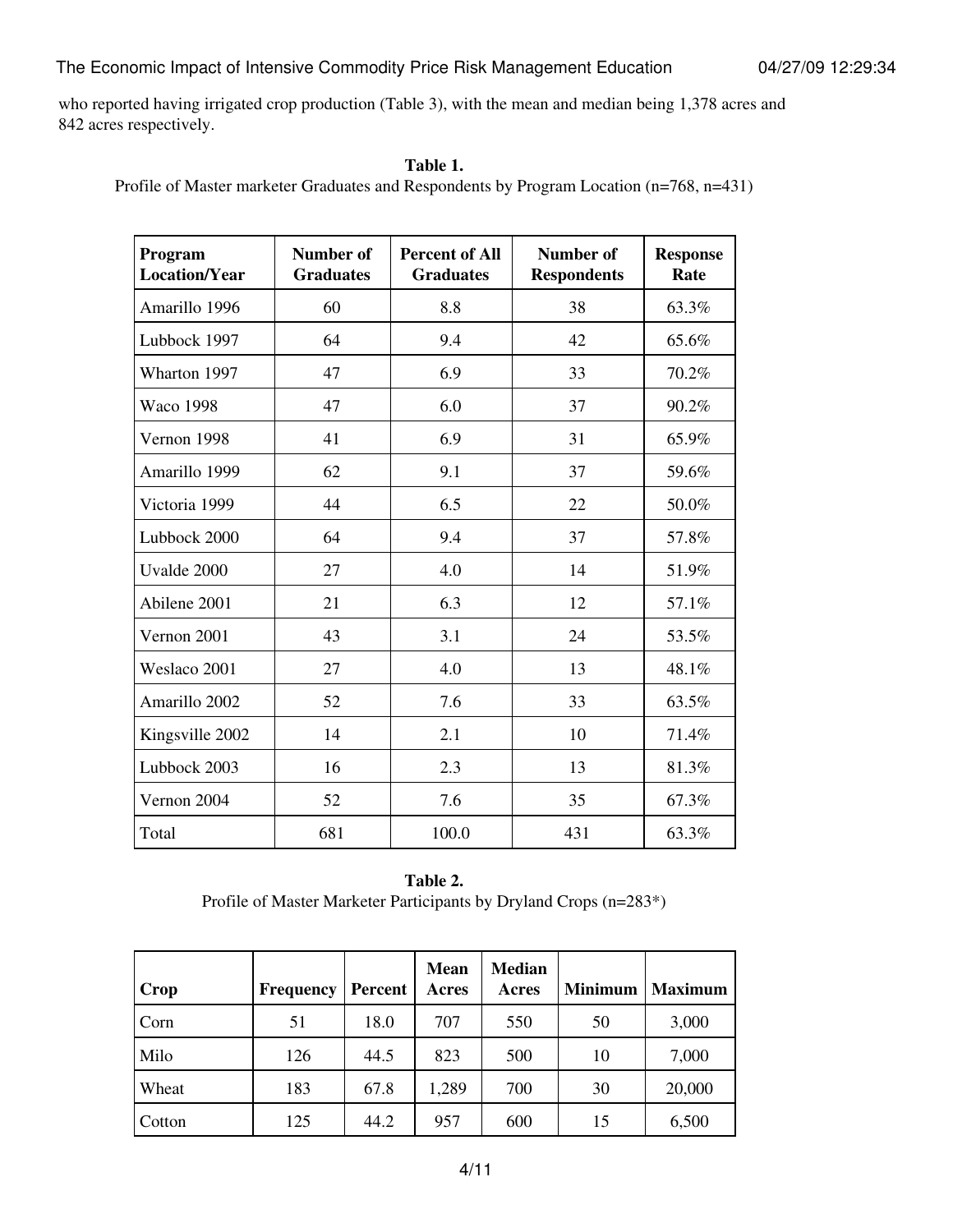| Sunflowers**                   |     |      |       |       |     |        |
|--------------------------------|-----|------|-------|-------|-----|--------|
| Soybeans                       | 14  | 4.9  | 437   | 400   | 100 | 800    |
| Hay                            | 53  | 19.4 | 247   | 150   | 10  | 1,000  |
| Improved<br>Pasture            | 64  | 22.6 | 687   | 200   | 20  | 15,000 |
| Native<br>Pasture***           | 103 | 36.4 | 2,383 | 1,000 | 25  | 20,000 |
| Other Crops                    | 15  | 5.3  | 766   | 500   | 21  | 3,000  |
| <b>Total Dryland</b><br>Farms* | 283 |      | 1,900 | 1,150 | 10  | 20,000 |

\*The mean acreage for total dryland farms does not include pasture acres. Percent totals more than 100% because most farms have more than one crop.

\*\*Due to the frequency for sunflowers being less than 5, production information is not reported to protect the confidentiality of the respondent.

\*\*\*Two responses representing very large native pasture acres are not included in maximum acres to protect the confidentiality of the respondents.

#### **Table 3.**

Profile of Master Marketer Participants by Irrigated Crop Acres (n=204)

| Crop                   | Frequency | <b>Percent</b> | <b>Mean</b><br>Acres | <b>Median</b><br><b>Acres</b> | <b>Minimum</b> | <b>Maximum</b> |
|------------------------|-----------|----------------|----------------------|-------------------------------|----------------|----------------|
| Corn                   | 102       | 50             | 843                  | 500                           | 60             | 4,800          |
| Milo                   | 74        | 36.8           | 297                  | 200                           | 20             | 1,839          |
| Wheat                  | 102       | 50.5           | 572                  | 250                           | 30             | 3,200          |
| Cotton                 | 101       | 49.5           | 784                  | 500                           | 30             | 4,100          |
| Sunflowers             |           |                |                      |                               |                |                |
| Soybeans               | 14        | 6.9            | 363                  | 300                           | 100            | 814            |
| Rice**                 |           |                |                      |                               |                |                |
| Hay                    | 35        | 17.2           | 231                  | 120                           | 8              | 1,500          |
| Improved<br>Pasture    | 11        | 5.4            | 256                  | 120                           | 25             | 800            |
| Native<br>Pasture      | 6         | 2.9            | 1,740                | 1,100                         | 240            | 4,600          |
| Other Crops            | 26        | 12.7           | 725                  | 363                           | 60             | 4,524          |
| Total Irrig.<br>Farms* | 204       |                | 1,378                | 842                           | 8              | 9,934          |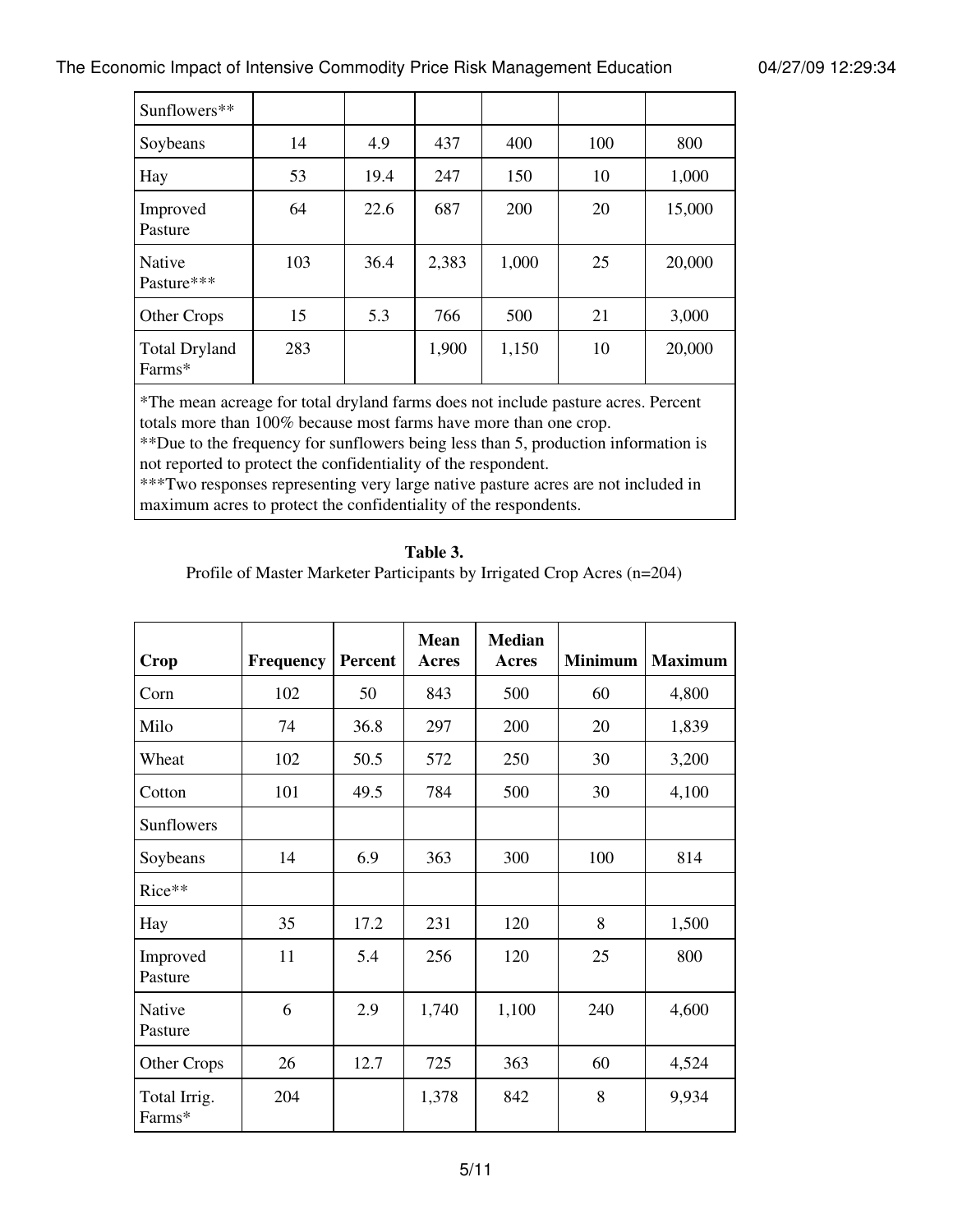\*The mean acreage for total irrigated farms does not include pasture acres. Percent totals more than 100% because most farms have more than one crop. \*\*Because the frequency for rice is less than 5, production information is not reported to protect the confidentiality of the respondent.

In terms of total crop acres (dryland and irrigated), 338 farms had an average of 2,422 crop acres. For comparison purposes, 5.7% of the farms in Texas have 2,000 or more acres of cropland (USDA-NASS, 2004).

There were 216 respondents (50%) who indicated having at least one of three types of cattle enterprises (Table 4). Many of the respondents reported having more than one type of livestock enterprise. Having a cow herd was indicated by 161 respondents, or 48% of those with livestock. The median size cow herd was 100 head. There were 122 respondents (37%) who indicated having a stocker cattle enterprise, and 49 respondents (15%) who reported finishing cattle in a feedlot. The median size for stocker and feedlot enterprises were 463 and 500 head respectively.

| Crop                                                                                                                                                                                                                                                                                                                          | <b>Frequency</b> | <b>Percent</b> | <b>Mean</b><br><b>Head</b> | <b>Median</b><br>Yield | <b>Minimum</b> | Maximum** |  |  |
|-------------------------------------------------------------------------------------------------------------------------------------------------------------------------------------------------------------------------------------------------------------------------------------------------------------------------------|------------------|----------------|----------------------------|------------------------|----------------|-----------|--|--|
| Cow-Calf                                                                                                                                                                                                                                                                                                                      | 161              | 48.3           | 338                        | 100                    | 4              | 13,500    |  |  |
| Stocker<br>Cattle                                                                                                                                                                                                                                                                                                             | 122              | 36.6           | 1,131                      | 463                    | 14             | 16,000    |  |  |
| Feedlot<br>Cattle                                                                                                                                                                                                                                                                                                             | 49               | 15.0           | 1,879                      | 450                    | 10             | 50,000    |  |  |
| <b>Total Farms</b><br>with Cattle*                                                                                                                                                                                                                                                                                            | 216              |                |                            |                        |                |           |  |  |
| *Total number of farms reporting cattle does not equal the total farms with cattle due<br>to many farms reporting more than one type of cattle enterprise.<br>**Two responses representing very large cattle enterprises are not included in the<br>maximum number of head to protect the confidentiality of the respondents. |                  |                |                            |                        |                |           |  |  |

Profile of Master Marketer Participants by Cattle Production (n=333)

Table 5 contains the distribution of typical annual gross income by crop income, livestock income, and total. Most of the respondents represent medium to large size commercial operations. Only 11 (2.9%) farms had gross income in the \$0 to \$49,000 range. The median total gross income for all farms was \$437,500. Compared to all farms in the state, 3.1% of the farms in Texas had gross income of \$250,000 or higher (USDA-NASS, 2004).

#### **Table 5.**

Profile of Master Marketer Participants by Typical Gross Income Level (n=378)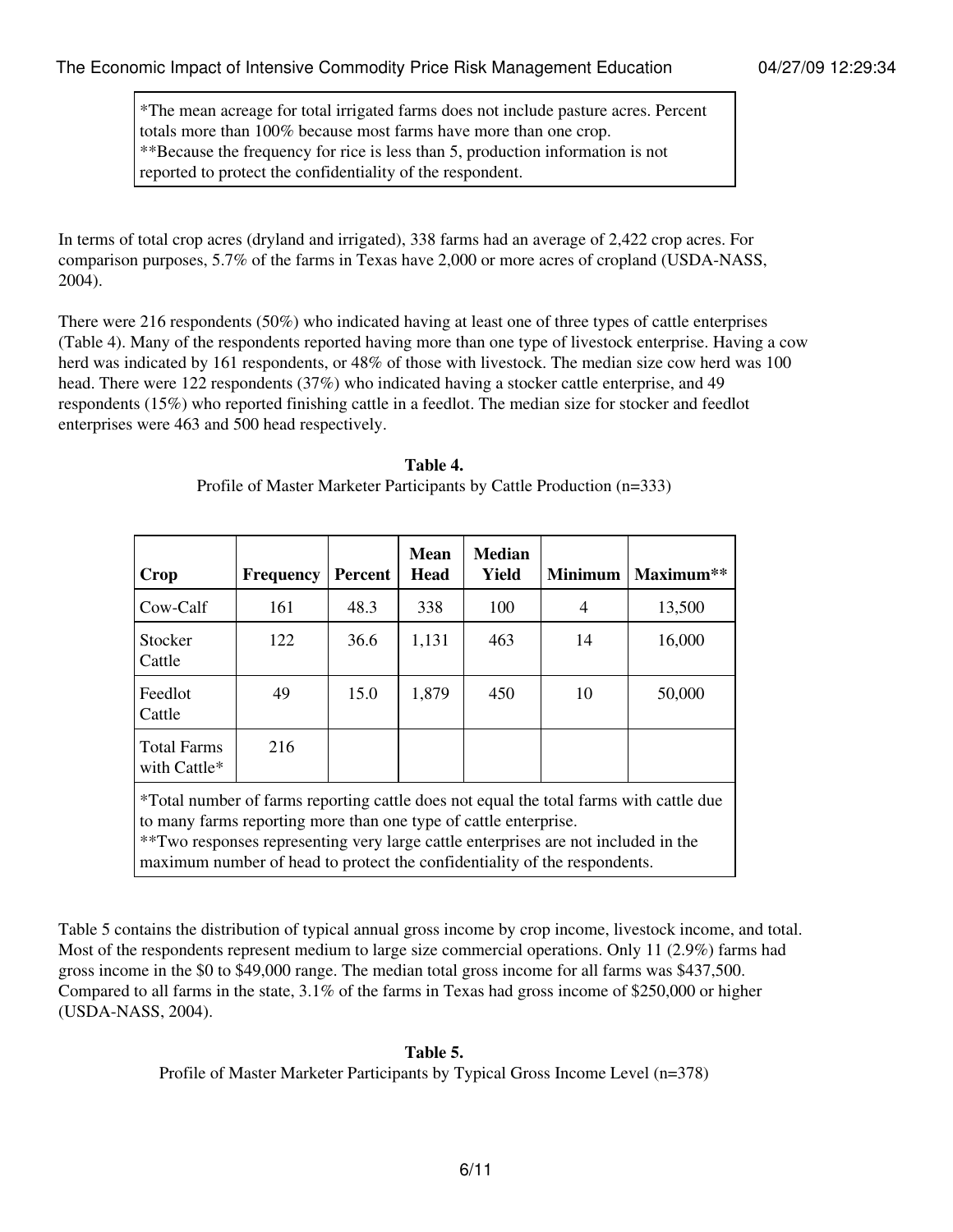|                           |             | <b>Frequency</b> |                    |                            |
|---------------------------|-------------|------------------|--------------------|----------------------------|
| <b>Gross Range Income</b> | <b>Crop</b> | Livestock        | <b>Total Gross</b> | <b>Total Gross Percent</b> |
| \$0-49,000                | 29          | 82               | 11                 | 2.9                        |
| \$50,000-249,000          | 115         | 84               | 107                | 28.3                       |
| \$250,000-499,000         | 87          | 30               | 99                 | 26.2                       |
| \$500,000-1,749,000       | 89          | 34               | 127                | 33.6                       |
| \$1,750,000-3,749,000     | 16          | 5                | 23                 | 6.1                        |
| \$3,750,000 or higher     | 3           | 5                | 11                 | 2.9                        |
| Total                     | 339         | 240              | 378                | 100.0                      |
| Mean                      | \$546,801   | \$398,333        | \$744,742          |                            |
| Median                    | \$312,500   | \$137,500        | \$437,500          |                            |

Information pertaining to price impacts can be found in Table 6. Respondents were given a range of price impacts-both negative and positive-and asked to indicate the change of prices received since graduating from the Master Marketer program relative to what they would have received had they employed marketing practices they used before Master Marketer. Price impacts for seven crops and cattle were reported by 372 respondents.

A corn price impact was reported by 167 respondents, with a mean price impact of \$0.125 per bushel. The median price impact for corn was \$0.155, the standard deviation was \$0.107, and the minimum and maximum were -\$0.30 and \$0.30, respectively. Table 6 includes this information for the other six crops as well. The 169 respondents reporting a cattle price impact had a mean price impact of \$4.63 per cwt, a median of \$3.00, and a standard deviation of \$5.45. While the price impact itself is important for each commodity, the study reported here focused more on the total impact on gross income, which takes into account the level of production for all commodities produced on a farm.

| <b>Commodity</b> | Freq. | <b>Percent</b> | <b>Mean</b><br>Price* | <b>Median</b><br><b>Price</b> | <b>SD</b> | Min.      | Max.    |
|------------------|-------|----------------|-----------------------|-------------------------------|-----------|-----------|---------|
| <b>Crops</b>     |       |                |                       |                               |           |           |         |
| Corn             | 167   | 17.5           | \$0.125               | \$0.155                       | \$0.107   | $-$0.30$  | \$0.30  |
| Wheat            | 227   | 23.7           | \$0.098               | \$0.055                       | \$0.136   | $-$0.30$  | \$0.30  |
| Milo             | 180   | 18.8           | \$0.155               | \$0.080                       | \$0.166   | $-$0.45$  | \$0.45  |
| Cotton           | 169   | 17.7           | \$0.022               | \$0.013                       | \$0.028   | $-$0.076$ | \$0.076 |
| Soybeans         | 39    | 4.1            | \$0.156               | \$0.155                       | \$0.109   | \$0.00    | \$0.30  |

**Table 6.** Price Impacts of Self-Reported by Master Marketer Respondents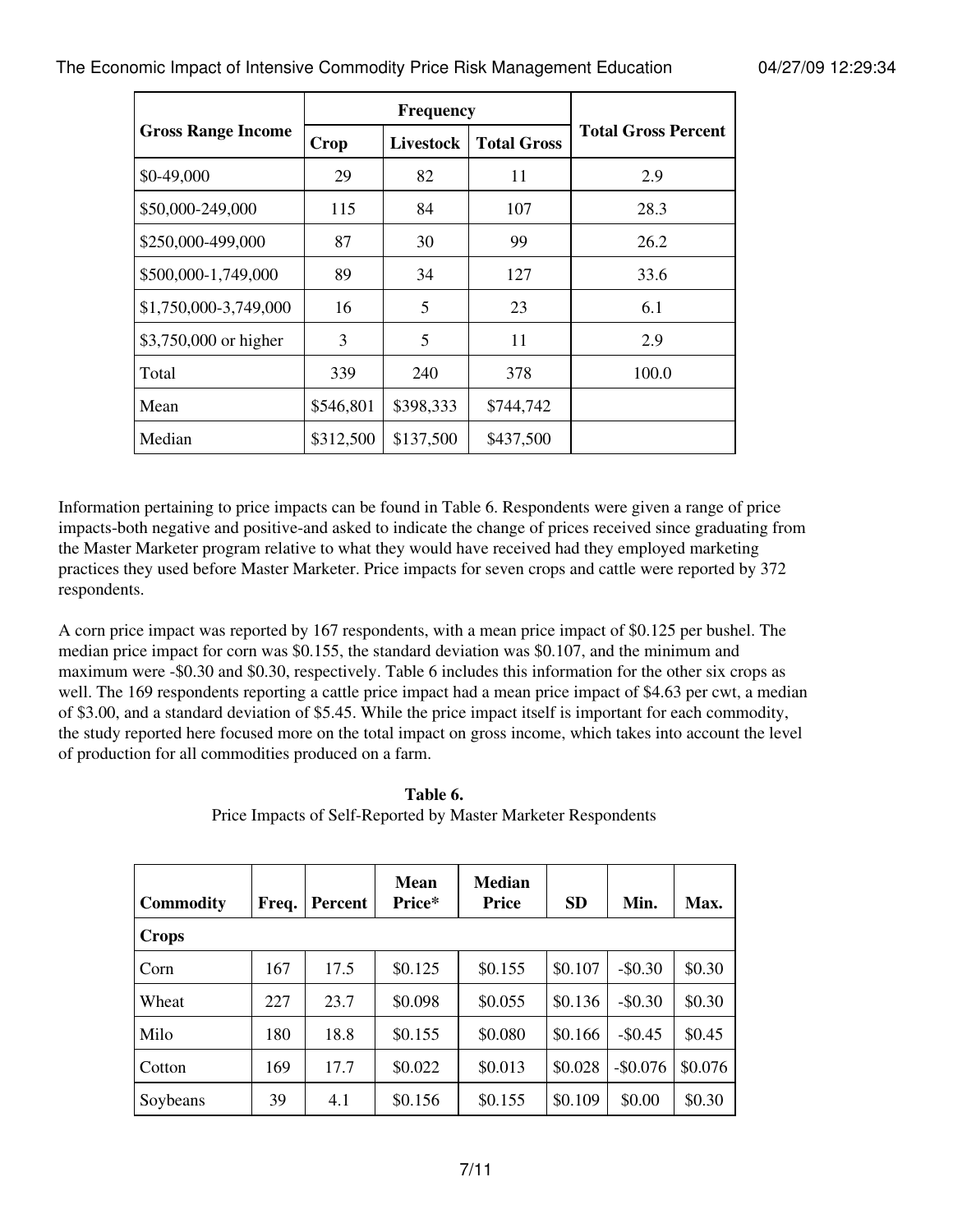| $Rice***$                                                                                                                                                                                                                                                                                                                                                                                                                                                                                                                                 | 3                           |      |        |        |        |           |         |  |  |  |
|-------------------------------------------------------------------------------------------------------------------------------------------------------------------------------------------------------------------------------------------------------------------------------------------------------------------------------------------------------------------------------------------------------------------------------------------------------------------------------------------------------------------------------------------|-----------------------------|------|--------|--------|--------|-----------|---------|--|--|--|
|                                                                                                                                                                                                                                                                                                                                                                                                                                                                                                                                           |                             |      |        |        |        |           |         |  |  |  |
| Sunflowers***                                                                                                                                                                                                                                                                                                                                                                                                                                                                                                                             | $\mathcal{D}_{\mathcal{L}}$ |      |        |        |        |           |         |  |  |  |
| <b>Livestock and Milk</b>                                                                                                                                                                                                                                                                                                                                                                                                                                                                                                                 |                             |      |        |        |        |           |         |  |  |  |
| Cattle                                                                                                                                                                                                                                                                                                                                                                                                                                                                                                                                    | 169                         | 17.7 | \$4.63 | \$3.00 | \$5.45 | $-$15.00$ | \$15.00 |  |  |  |
| Total                                                                                                                                                                                                                                                                                                                                                                                                                                                                                                                                     | 372                         |      |        |        |        |           |         |  |  |  |
| *Price units are: corn, wheat and soybeans are per bushels; cotton is per pound, and<br>milo, rice, cattle, hogs, and milk are per hundred weight (cwt).<br>**Mean price is statistically significantly different from zero at alpha = $.05$ .<br>***Since fewer than five respondents reported a price impact for rice and sunflowers,<br>summary statistics are not reported to protect the confidentiality of the respondents.<br>Percent totals more than 100% because most farms have more than one crop or<br>livestock enterprise. |                             |      |        |        |        |           |         |  |  |  |

Responses to the knowledge and adoption questions were analyzed based on the difference in the pre-and-post responses. Preliminary results indicate significant changes in perceived knowledge and practices adopted, with the results being the focus of another paper that is in progress.

The economic impact of the Master Marketer program was measured by participants' change in gross income, which takes into account the price impact, planted acres and yields for crops, and the number of head and pounds produced for livestock enterprises. The impact on gross income for Master Marketer graduates is presented in Table 7, which contains the frequency, percent, mean, median, standard deviation, and significance test information for each commodity and for the total farm impact.

Cotton had the largest mean impact on gross income for crops, with a mean of \$17,733 and a standard deviation of \$35,553. Cotton was followed by corn, with a mean impact of \$15,356. Cattle impacts, which had the highest mean impact per farm of all commodities and were reported by 157 respondents, had a mean of \$29,047 per farm and a standard deviation of \$62,769. The total farm impact had a mean of \$33,640 and a standard deviation of \$62,055.

With the primary interest being whether or not Master Marketer graduates benefited economically, a one-tailed t-test was conducted for each of the commodity impacts and the total farm impact (change in total gross income) to test whether the impacts were greater than zero. Each of these tests was statistically significant at the .01 alpha level.

| <b>Commodity</b> | <b>Frequency</b> | Percent | <b>Mean</b><br>Change in<br><b>Gross</b><br>Income | <b>Standard</b><br><b>Deviation</b> | t-value | $Sig.*$ |
|------------------|------------------|---------|----------------------------------------------------|-------------------------------------|---------|---------|
| <b>Crops</b>     |                  |         |                                                    |                                     |         |         |
| Corn             | 140              | 41.1    | \$15,536                                           | \$26,904                            | 6.73    | < 01    |

**Table 7.**

Price Impacts on Gross Income for Master Marketer Graduates (n=341)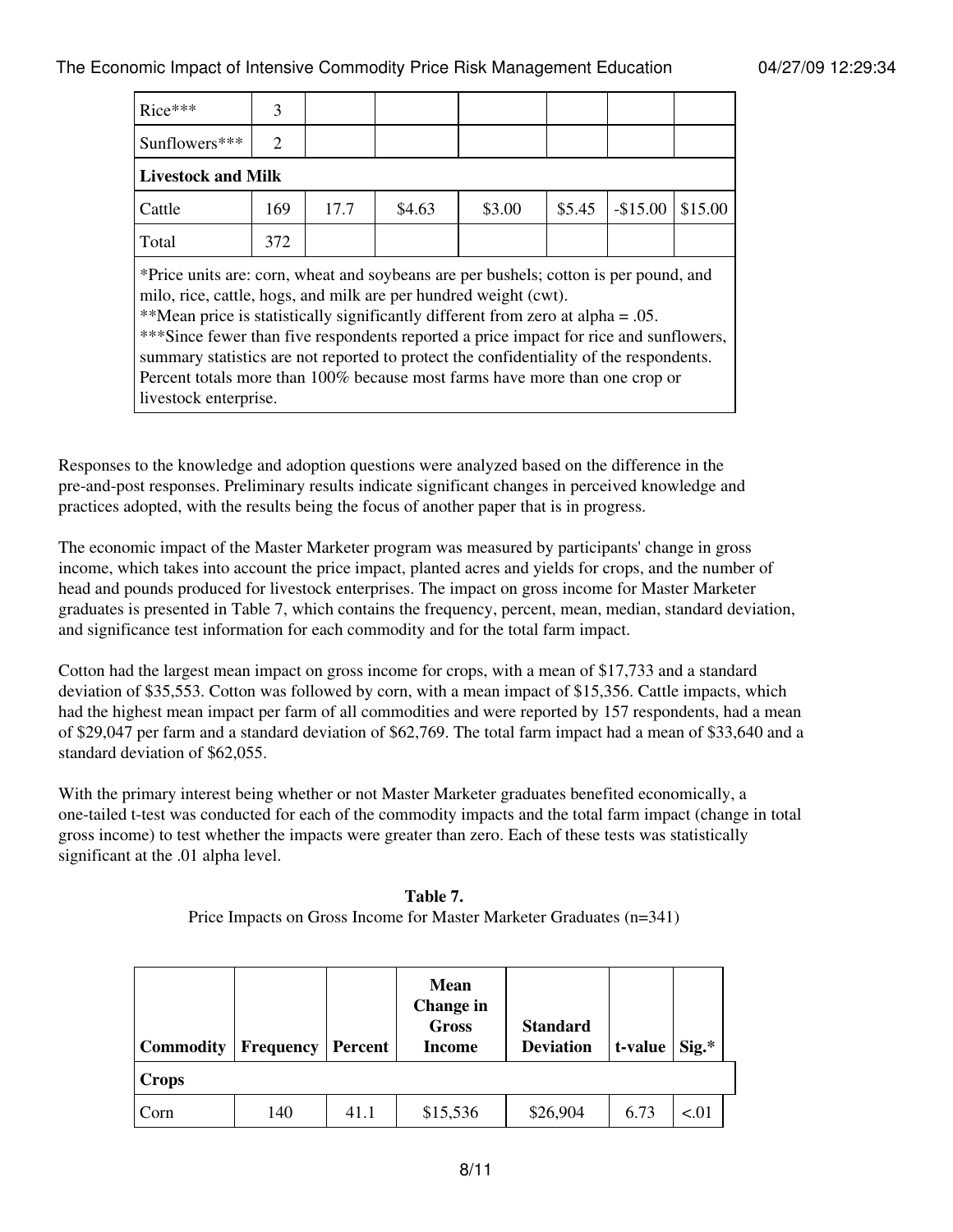| Wheat                     | 190                                                                                                  | 55.7 | \$6,586  | \$17,977 | 5.04 | < 01 |  |  |  |
|---------------------------|------------------------------------------------------------------------------------------------------|------|----------|----------|------|------|--|--|--|
| Milo                      | 143                                                                                                  | 41.9 | \$4,602  | \$7,616  | 7.20 | < 01 |  |  |  |
| Cotton                    | 147                                                                                                  | 43.1 | \$17,733 | \$35,553 | 6.03 | < 01 |  |  |  |
| Soybeans                  | 25                                                                                                   | 7.3  | \$2,918  | \$3,256  | 4.48 | < 01 |  |  |  |
| Rice***                   | 3                                                                                                    |      |          |          |      |      |  |  |  |
| <b>Livestock and Milk</b> |                                                                                                      |      |          |          |      |      |  |  |  |
| Cattle                    | 157                                                                                                  | 46   | \$29,047 | \$62,769 | 5.78 | < 01 |  |  |  |
| Hogs                      |                                                                                                      |      |          |          |      |      |  |  |  |
| Milk                      |                                                                                                      |      |          |          |      |      |  |  |  |
| Total                     | 341                                                                                                  |      | \$33,640 |          |      | < 01 |  |  |  |
|                           | Valid % totals more than 100% because most farms have more than one crop or<br>livestock enterprise. |      |          |          |      |      |  |  |  |

\* One-tailed t-test of mean  $> 0$ .

\*\* Since fewer than 5 respondents reported a price impact for rice, summary statistics are not reported to protect the confidentiality of the respondents.

While the economic impact is statistically significant, of equal importance is the extent to which the impact is meaningful or, in this case, is economically meaningful. As noted by Olejnik and Algina (2000), statistical significance testing does not imply meaningfulness. One method of assessing the meaningfulness of the total farm impact is to consider the range of the confidence intervals around the mean. The lower and upper bounds of the confidence interval were \$23,800 and \$42,000, respectively. In the authors' view, this suggests a meaningful impact given the lower bound of the confidence interval is \$23,800.

Another approach to measuring magnitude is to consider the value of the impact relative to the level of gross income, or percentage of gross income. For the respondents, the average impact per farm was 4% of gross income. We consider this to be a meaningful effect on gross income, but a more telling measure would be the value of the impact relative to net farm income.

While net farm income data of farms in the Master Marketer program are not available, farm financial data maintained by TCE's Financial And Risk Management (FARM) Assistance program (Klose et al., 2006) suggests that this type of impact on gross receipts would, on average, translate to an approximate 25% increase in net farm income. Additional evidence to support the magnitude of these impacts came from a follow-up survey administered in 2007 to all Master Marketer graduates. Of 227 respondents, 95% said the Master Marketer training still positively affects their decision making. Respondents also estimated that their net returns have increased 16% over the previous 2 years as a result of the training. All of this evidence suggests that the impacts were economically meaningful.

Through all phases of the data collection process and analysis of the data, all attempts were made to measure program impacts associated with the Master Marketer program. While the analysis suggests a correlation between participation in the Master Marketer program and improved returns, further econometric analysis would be necessary to better explain these relationships.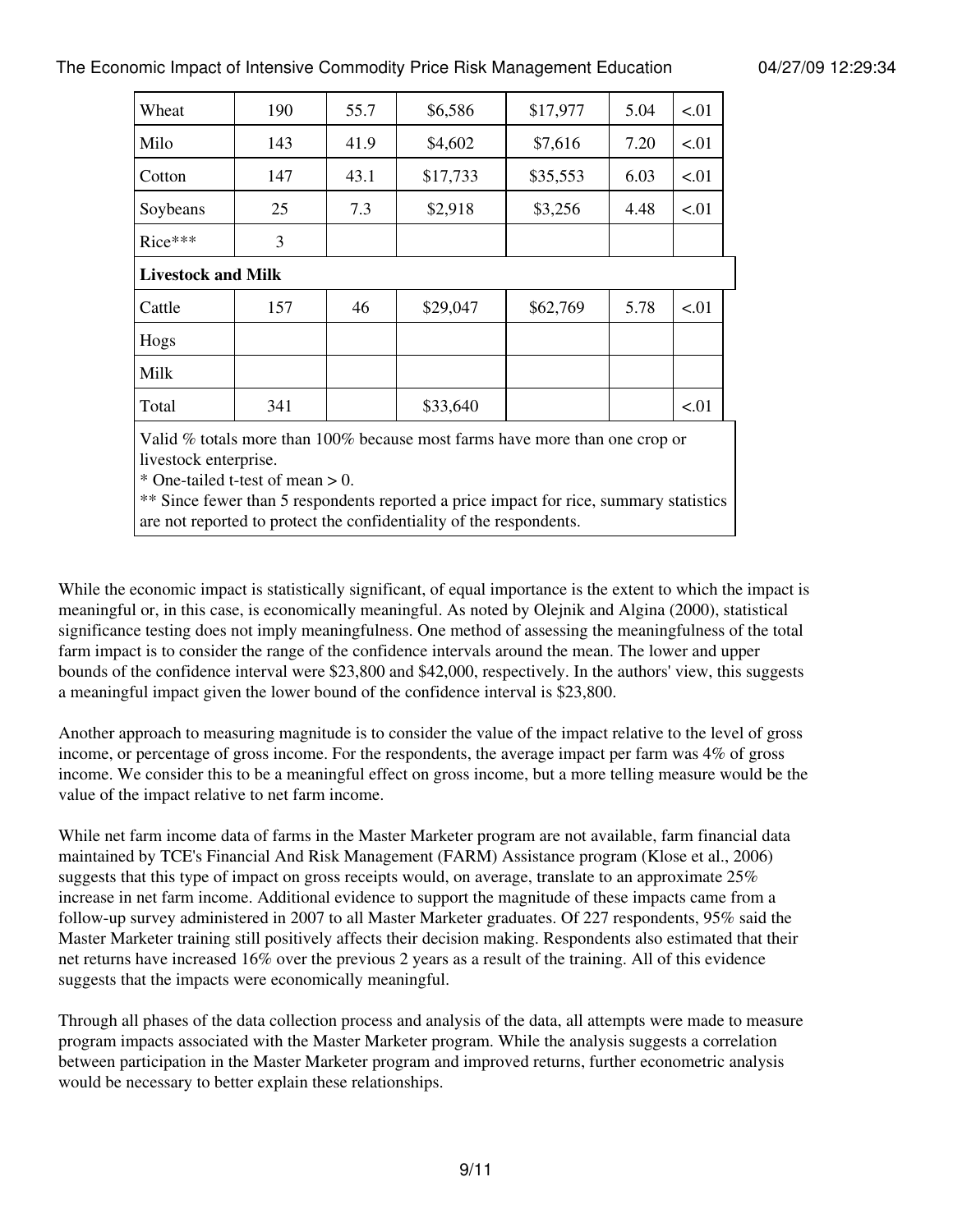# **Conclusions**

The intensive nature of the Master Marketer program represents a significant shift from the traditional half-day or 1-day price risk management workshop. Having participants commit 64 hours (excluding travel time) of their time over a 6-week period requires a significant commitment on their part and on the part of Extension to coordinate the program. Analysis of survey responses from participants indicates a significant economic benefit. The methodology used in the study reported here allows for estimating the economic impact of the program, which is becoming increasingly important considering the growing need for economic accountability information at the state and national levels.

### **References**

Anderson, K. B., & Mapp H. P. (1996). Risk management programs in Extension. *Journal of Agricultural and Resource Economics*, *21*(1), 33-34.

Chizari, M., & Taylor, W. N. (1991). Agriculture teachers' perceptions of adult education programs: an examination of critical educational needs, obstacles faced, and support needed. *Journal of Agricultural Education*, *32*(2), 23-28. Retrieved January 16, 2005 from: <http://pubs.aged.tamu.edu/jae/pdf/Vol32/32-02-23.pdf>

Klose, S. L., Jupe, M., Outlaw, J., Gaskins, D., Jones, D., Kaase, G., Morris, J., Outlaw, N., Pate, J., Polk, W., Yates, J., & Young, M. (2006). *Texas agriculture 2006: Road to success*. Texas Cooperative Extension, Department of Agricultural Economics, Texas A&M University, College Station, TX.

Knutson, R. D., Flinchbaugh, B., & Smith, E. G. (1998). *Impacts of the 1996 Farm Bill on price and income risk,* RM6-1.0. Texas Cooperative Extension, The Texas A&M University System, College Station, TX.

Olejnik, S., & Algina, J. (2000). Measures of effect size for comparative studies: Applications, interpretations, and limitations. *Contemporary Educational Psychology*, *25*, 241-286

Patrick, G., & Alexander, C. (2004). *Sources of and responses to risk: Have crop producers' opinions changed?* Purdue Agricultural Economics Report. Department of Agricultural Economics, Purdue University Cooperative Extension Service, West Lafayette, IN.

Rockwell, S. K., & Kohn, H. (1989). Post-then-pre-evaluation. *Journal of Extension* [On-line], 27(2) Article 2FEA5. Available at:<http://www.joe.org/joe/1989summer/a5.php>

Trede, D. L., & Whitaker, B. S. (2000). Educational needs and perceptions of Iowa beginning farmers toward their education. *Journal of Agricultural Education*, *41*(1), 39-48. Retrieved January 16, 2005 from: <http://pubs.aged.tamu.edu/jae/pdf/vol41/41-01-39.pdf>.

USDA-NASS (2004). *2002 Census of Agriculture.* Washington, DC: United States Department of Agriculture, National Agricultural Statistics Service. Retrieved June 26, 2008 from: <http://www.agcensus.usda.gov/Publications/2002/index.asp>

Waller, M., Amosson, S., Smith, J., Bevers, S., & McCorkle, D. (2004). *2004 Master Marketer program evaluation and progress report*. Texas Cooperative Extension, Department of Agricultural Economics, Texas A&M University, College Station, TX.